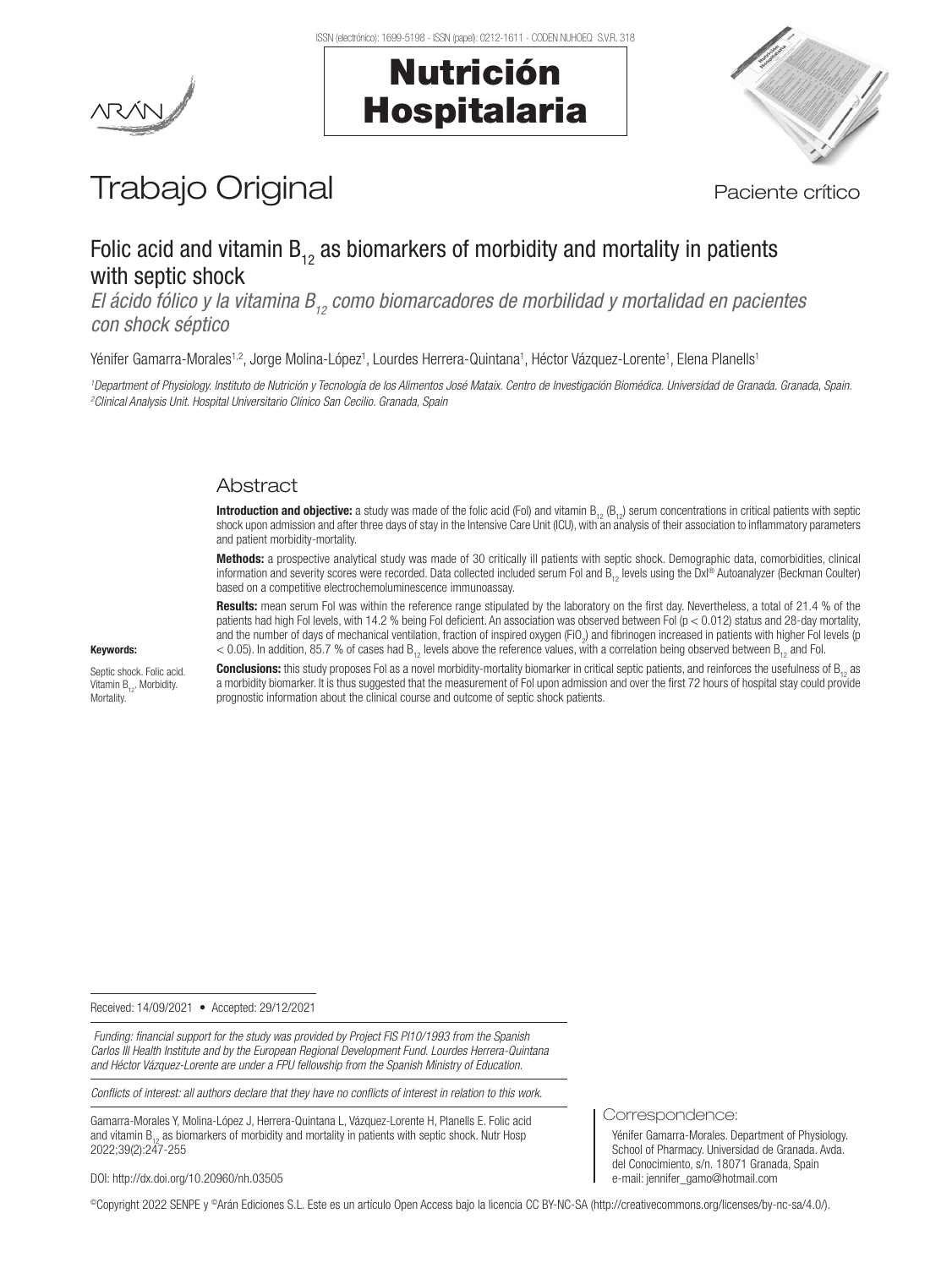### Resumen

Introducción y objetivo: se realizó un estudio de las concentraciones séricas de ácido fólico (Fol) y vitamina B<sub>12</sub> (B<sub>12</sub>) en pacientes críticos con shock séptico al ingreso y después de tres días de estancia en la Unidad de Cuidados Intensivos (UCI), con un análisis de su asociación con los parámetros inflamatorios y la morbimortalidad de los pacientes.

Método: se realizó un estudio analítico prospectivo de 30 pacientes críticos con *shock* séptico. Se registraron datos demográficos, comorbilidades, información clínica y puntuaciones de gravedad. Los datos recopilados incluyeron los niveles séricos de Fol y B<sub>12</sub> utilizando el autoanalizador DxI® (Beckman Coulter) basado en un inmunoensayo de electroquimioluminiscencia competitivo.

Resultados: la media de Fol sérico estuvo dentro del rango de referencia estipulado por el laboratorio el primer día. Sin embargo, el 21,4 % de los pacientes presentaban niveles altos de Fol y el 14,2 % presentaban deficiencia de Fol. Se observó una asociación entre el estado de Fol (p < 0,012) con la mortalidad a los 28 días, con el número de días de ventilación mecánica, con la fracción de oxígeno inspirado (FiO<sub>2</sub>) y con el fibrinógeno, que aumentaron en los pacientes con niveles de Fol más altos (p < 0,05). Además, el 85,7 % de los casos tenían niveles de B, por encima de los valores de referencia, observándose una correlación entre  $B_{12}$  y Fol.

#### Palabras clave:

Shock séptico. Ácido fólico. Vitamina B<sub>12</sub>. Morbilidad. Mortalidad<sup>1</sup>

Conclusiones: este estudio propone al Fol como nuevo biomarcador de morbimortalidad en los pacientes críticos con sepsis y refuerza la utilidad de la B12 como biomarcador de morbilidad. Por tanto, se sugiere que la medición de Fol al ingreso y durante las primeras 72 horas de estancia hospitalaria podría proporcionar información pronóstica sobre el curso clínico y el resultado de los pacientes con *shock* séptico.

#### INTRODUCTION

Septic shock is one of the major causes of mortality and morbidity in the Intensive Care Unit (ICU), and places a strong burden on healthcare resources (1,2). Septic shock is associated with a greater risk of mortality than sepsis alone, and with an in-hospital mortality rate of over 40 %, according to the Third International Consensus Definition for Sepsis and Septic Shock (1). Sepsis is characterized by tissue infiltration by polymorphonuclear cells (PMNs) and monocytes/macrophages, with excessive production of reactive oxygen species (ROS) (e.g., superoxide anions and hydrogen peroxide) and reactive nitrogen species (RNS) (e.g., nitric oxide) (3). Such free radicals produced in excess could amplify the inflammatory response in sepsis, acting as cell signal messengers, altering expression, and intervening in inflammatory immune modulation. These processes could provoke cell damage (to membranes, proteins and DNA), generally leading to cellular dysfunction, multiorgan failure, and eventual death of the septic patient. Inflammatory biomarkers are useful for the diagnosis of infections in the emergency care setting (4,5). More studies are required to help identify and understand the pathophysiological basis and biomolecular disorders that occur in this disease, as well as studying the evolution in the ICU, to help us understand, even predict a patient's clinical outcome in the future.

Folic acid (Fol) has not been evaluated in depth as a biomarker in critical patients. The present study was therefore designed to explore the behavior of Fol in the critically ill. The results of studies on serum Fol levels in critically ill patients and individuals with sepsis are subject to controversy. A study of critically ill patients (6) revealed deficient serum Fol levels in 65 % of patients. However, other authors have found Fol levels to be within the reference values in septic patients (7,8). Folic acid levels have been inversely correlated to the clinical severity of critically ill patients, and have been found to be lower in septic and febrile patients (9). Likewise, Fol has been shown to contribute to the control of chronic inflammation *in vitro* through various mechanisms after inducing monocytes with lipopolysaccharides *in vitro.* The administration of a preparation with Fol, vitamin  $B_{12}$  and choline modified the levels of inflammatory molecules (10).

Vitamin  $B_{12}$  ( $B_{12}$ ) is another key and essential nutrient that may be useful in defining the prognosis of critical patients (11). Deficiencies of some vitamins, including  $B_{12}$  and Fol, have been demonstrated in critical patients, suggesting the need for replacement measures (12).  $B_{12}$  has been claimed to have antioxidant properties that afford a glutathione (GSH) sparing effect. The underlying mechanism involves stimulation of the activity of methionine synthase and reaction with hydrogen and nitrogen free radicals. Manzanares et al. (13) proposed that high parenteral doses of  $B_{12}$  could benefit patients with septic shock. Moreover, Lin et al. (14) observed that the administration of intravenous  $B_{12}$ to patients during septic shock improved blood pressure. However, high levels of  $B_{12}$  are associated with more seriously ill critical patients (15). In contrast, elevated blood vitamin  $B_{12}$  levels have been associated with inflammatory diseases and poor prognosis in critically ill patients (16). Plasma vitamin  $B_{12}$  levels have also been associated with other acute phase biomarkers such as C-reactive protein (CRP), and with the Sequential Organ Failure Assessment (SOFA) score in critically ill patients (17,18).

The association between Fol concentration and in-hospital mortality in adult patients with septic shock has not been evaluated to date. The tentative use of Fol as a novel biomarker may allow early recognition and decreased severity of sepsis. Therefore, we initially aimed to evaluate Fol and  $B_{12}$  status in a sample of 28 patients with septic shock.

#### MATERIAL AND METHODS

#### STUDY DESIGN AND PATIENTS

An analytical study was made of Fol and  $B_{12}$  levels and clinical parameters on day 1 and day 3 of ICU stay in critically ill patients with septic shock. Over a two-year period (September 2017 to May 2019), adult patients ( $\geq$  18 years old) admitted to the ICU were systematically screened for study inclusion. The selection of patients was made in the ICU of the hospital. Patient diagnosis was established following the consensus criteria of septic shock (16) and according to the definition of the Third Interna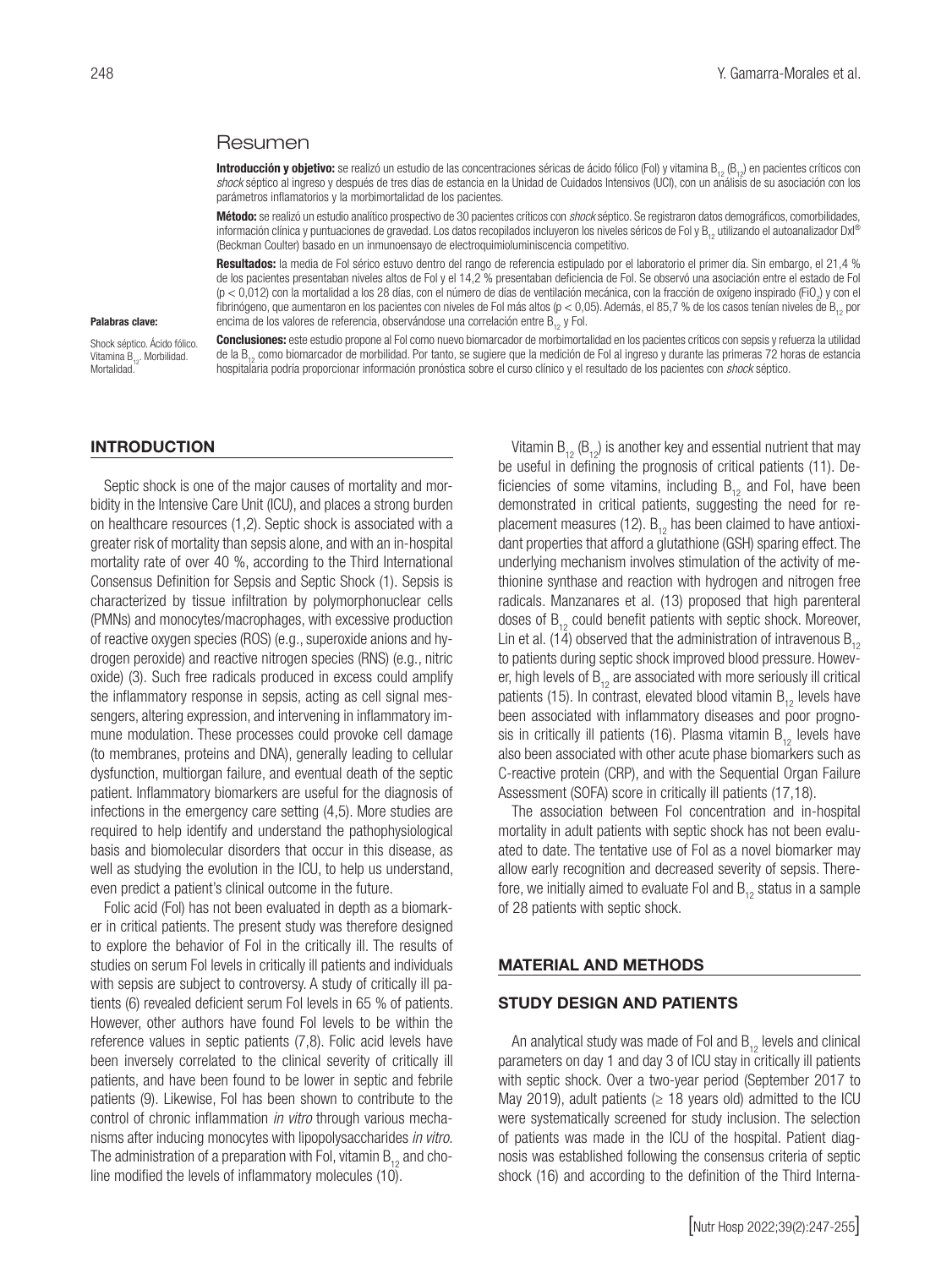tional Consensus Definition for Sepsis and Septic Shock (1). Patients over 18 years of age with sepsis and who had severe arterial hypotension unresponsive to fluid therapy were included. These patients did not receive Fol or  $B_{12}$  as oral, enteral, parenteral supplements or any combination of them. Control samples were obtained from healthy adult subjects with ages similar to those of the study cases, and presenting blood sample values within reference ranges.

The study was approved by the Ethics Committee of the University of Granada (Ref.: 248/CEIH/2015). Patients were admitted after providing their informed consent. The study was carried out according to the principles of the Declaration of Helsinki and also in abidance with the International Conference on Harmonization (ICH)/Good Clinical Practice (GCP) guidelines. The clinical and laboratory parameters of the patients were collected on day 1 and day 3 after admission to the ICU. Clinical parameters included the Acute Physiology and Chronic Health Evaluation II (APACHE II) score, the Sequential Organ Failure Assessment (SOFA) score, days of mechanical ventilation (DMV), ICU stay, and 28-day mortality rate.

#### BIOCHEMICAL ASSESSMENT

Fasting blood samples were drawn from the patients by venipuncture after the hemodynamic stabilization phase of admission and after three days of ICU stay: renal function (ions and creatinine), liver function (bilirubin), nutrition parameters (Fol and  $B_{12}$ ), hematological and inflammatory parameters (lactic acid, fibrinogen, lactate dehydrogenase [LDH], CRP and procalcitonin [PCT]) were measured by the hospital laboratory using standard techniques.

## ASSESSMENT OF FOLIC ACID AND VITAMIN B.

The patients had blood drawn on day 1 and day 3 of their stay in the ICU. The samples were processed immediately. They were centrifuged at 3500 rpm for 10 min at 4 °C and frozen at -80 °C until further analysis. Samples of healthy controls were processed in the same way as the case samples. Fol and  $B_{12}$ were measured using a DxI® Autoanalyzer (Beckman Coulter, CA, USA) employing a competitive electrochemoluminescence immunoassay for quantitative determinations. The reference values considered for Fol levels were 3.10 to 20.0 ng/mL and 116.0 to 513.0 pg/mL for  $B_{12}$ . The Fol analytical method involved binding of the Fol in the sample to a folate binding protein. The excess folate binding protein bound to a folate-alkaline phosphatase conjugate that in turn was bound to murine capture anti-antibodies coating paramagnetic particles. By applying a magnetic field in the reaction vessel, these particles were recovered; the light generated only by the molecules of the recovered particles was measured using a luminometer – the light generated being inversely proportional to Fol concentration in the sample.

The  $B_{12}$  analytical method involved the following steps: the proteins were first denatured with alkaline potassium cyanide

[Nutr Hosp 2022;39(2):247-255]

and dithiothreitol. The  $B_{12}$  in the sample was then exposed to an intrinsic factor alkaline phosphatase conjugate and paramagnetic particles with anti-intrinsic factor were added to bind the excess conjugate. After applying a magnetic field and washing, only the intrinsic factor-alkaline phosphatase particles bounded to the paramagnetic particles were recovered; the remaining conjugate was measured with a luminometer, and the light generated was inversely proportional to the concentration of  $B_{12}$  in the sample.

## STATISTICAL ANALYSIS

The statistical analysis was performed using the SPSS version 21.0 statistical package (IBM SPSS, Armonk, NY, USA). Qualitative variables were reported as frequencies and percentages, while quantitative variables were shown as the mean  $\pm$  standard deviation (SD). The assumption of normality was tested using the Shapiro-Wilk test. The chi-squared test was performed to calculate the frequencies of the variables between groups. The association between quantitative variables and mortality, and between the cases and controls, was explored by applying the Mann-Whitney U-test. Folic acid was stratified according to the median (6.20 ng/mL) into two groups (high and low Fol levels) and compared with the rest of the variables using the Mann-Whitney U-test. Comparison of the quantitative variables between day 1 and day 3 of admission was carried out using the Wilcoxon test in order to study the evolution of the critical patients with septic shock during ICU stay. Spearman's correlation coefficient was used to establish correlations between the primary outcomes and the inflammatory and clinical outcomes. Statistical significance was considered for *p* < 0.05.

## RESULTS

## PATIENT CHARACTERISTICS

A total of 30 patients admitted to the ICU with septic shock were enrolled after agreeing to participate in the study. However, two patients did not continue because their samples had to be discarded. Twenty-eight patients therefore were finally recruited for the study. Table I shows demographic and clinical characteristics of the patients, as well as the evolution over three days of ICU stay. The differences in mechanical ventilation data (PaO<sub>2</sub>/  $FiO<sub>2</sub>$ : partial oxygen arterial pressure/fraction of inspired oxygen; PaCO<sub>2</sub>: partial pressure of carbon dioxide in arterial blood; PEEP: positive end-expiratory pressure, and  $C_{st}$ : static compliance) between the first and third day were not significant. The microorganisms causing infection were *Streptococcus* (n = 3), *Acinetobacter* ( $n = 1$ ), *Pseudomonas* ( $n = 1$ ), *Campylobacter* ( $n = 1$ ), *Clostridium* (n = 1), *Candida albicans* (n = 1) and *Escherichia coli* in the rest of the cases.

A majority of cases had underlying diseases such as cardiocirculatory diseases, hyperlipidemia, diabetes, chronic obstructive pulmonary disease, malignancy, etc. Two cases had hepatitis B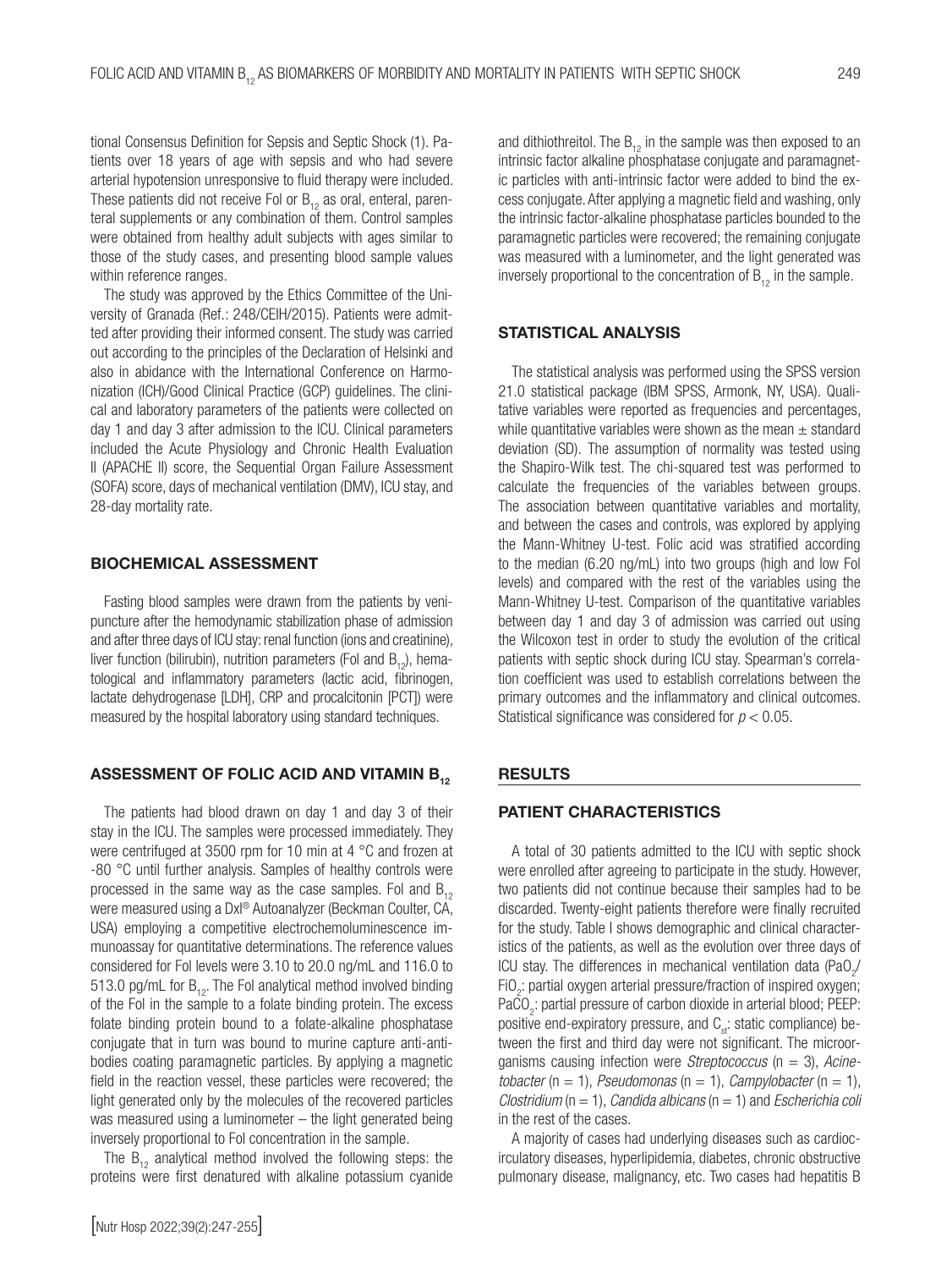|                                                                                | $1^{st}$ day (n = 28)<br>(mean $\pm$ SD) | $3rd$ day (n = 14)<br>(mean $\pm$ SD) | p-value   |
|--------------------------------------------------------------------------------|------------------------------------------|---------------------------------------|-----------|
| Age (years)                                                                    | $61.9 \pm 14.1$                          | $\overline{\phantom{a}}$              |           |
| Male, number (%)                                                               | 22.0 (78.6 %)                            | $\overline{\phantom{0}}$              | ٠         |
| SOFA score                                                                     | $12.40 \pm 2.60$                         | $8.88 \pm 4.40$                       | p < 0.05  |
| APACHE II score (range)                                                        | 22.0 (17.0-27.0)                         | ۰                                     | ٠         |
| SBP (mm Hg)                                                                    | $67.1 \pm 15.9$                          | $79.6 \pm 10.9$                       | p < 0.05  |
| $FiO_2 (%)$                                                                    | $0.56 \pm 0.17$                          | $0.40 \pm 0.14$                       | p < 0.001 |
| Etiology of sepsis (number of subjects)<br>Abdominal<br>Respiratory<br>Urinary | 14.0<br>8.00<br>6.00                     |                                       |           |

## Table I. Demographic and clinical characteristics and evolution over three days of ICU stay in critically ill septic shock patients

*Values are expressed as mean ± standard deviation (SD), as ranges or percentages. SOFA: Sequential Organ Failure Assessment; APACHE: Acute Physiology and*  Chronic Health Evaluation; SBP: systolic blood pressure; FiO<sub>2</sub>: fraction of inspired oxygen. A p-value less than 0.05 was considered statistically significant.

virus (HBV), another human immunodeficiencyvirus (HIV) disease and another only hypothyroidism, which could interfere in the depletion of antioxidants.

As expected, the APACHE II and SOFA scores were high, with a significant decline in SOFA score (*p* < 0.011) during ICU stay. A total of 15 patients needed mechanical ventilation (53.6 %), and the mean number of days spent in the ICU was  $7.04 \pm 10.5$ . The 28-day mortality rate was 42.9 % (12 patients).

## BIOCHEMICAL PARAMETERS

The descriptive statistics and comparative bivariate analysis between the biochemical parameters upon admission and on the third day of ICU stay are shown in table II. In general, abnormal laboratory parameters were observed in our 28 cases of septic shock. Acute markers of inflammation and infection such as CRP and PCT were found to be above the reference values. At follow-up a statistically significant decrease was found for lactic acid, PCT, hemoglobin and platelet count on the third day ( $p < 0.05$ ). Serum Fol and B<sub>12</sub> levels showed no significant changes over the three days of ICU stay.

Table III shows the serum Fol and  $B_{12}$  levels of the patients with septic shock and the healthy controls. A total of 84 serum samples from healthy patients were used as controls. There were statistically significant differences in serum Fol and  $B_{12}$ levels between the two groups, with higher values among the cases ( $p < 0.047$  and  $p < 0.001$ , respectively). No significant differences were found for Fol and  $B_{12}$  in our group of cases during ICU stay. However, the chi-squared test revealed that 21.4 % and 28.6 % of the patients were deficient in Fol, and that 14.2 % and 14.3 % of the patients presented high Fol values, on the first and third day of stay, respectively. Moreover, a total of 85.7 % of the patients presented high levels of  $B_{12}$  at the beginning of the study, versus 92.3 % of the patients after three days of ICU stay.

Table IV in turn describes the association between serum Fol and  $B_{12}$  levels and in-hospital morbidity-mortality. The serum Fol levels in the patients who died were compared with the serum Fol levels in the patients who survived: those who died had significantly higher levels of Fol on the first day of ICU stay  $(p < 0.017)$ . In addition, there were significant differences in lactic acid concentration and platelet count between the patients who died and those who survived. No differences were observed in the case of  $B_{12}$ , CRP, PCT, LDH, fibrinogen, leukocytes or hemoglobin.

Table V shows the matrix correlations between folic acid and  $B_{12}$  and clinical outcome and severity markers. A statistically significant correlation was recorded between Fol and days of mechanical ventilatión (DMV) (*r* = 0.459; *p* < 0.05) on the first day of ICU stay. However, no statistically significant differences were observed between Fol versus SOFA, Fol versus APACHE II, or Fol versus days of stay in the ICU. After associating Fol and  $B_{12}$  with other acute phase parameters, we found statistically significant correlations between Fol versus fibrinogen  $(r = 0.382; p < 0.045)$  and Fol versus B<sub>12</sub>  $(r = 0.374; p < 0.05)$ on the first day of ICU stay. A correlation was also observed between Fol on the first day and Fol on the third day of ICU stay (*r* = 0.939; *p* <0.001).

Figure 1 shows DMV, fraction of inspired oxygen (FiO<sub>2</sub>) and fibrinogen levels in patients with low and high serum Fol levels. The results showed the subjects with higher serum Fol levels to have more DMV ( $p < 0.012$ ), higher percentages of FiO<sub>2</sub>  $(p < 0.012)$  and higher fibrinogen levels  $(p < 0.008)$ .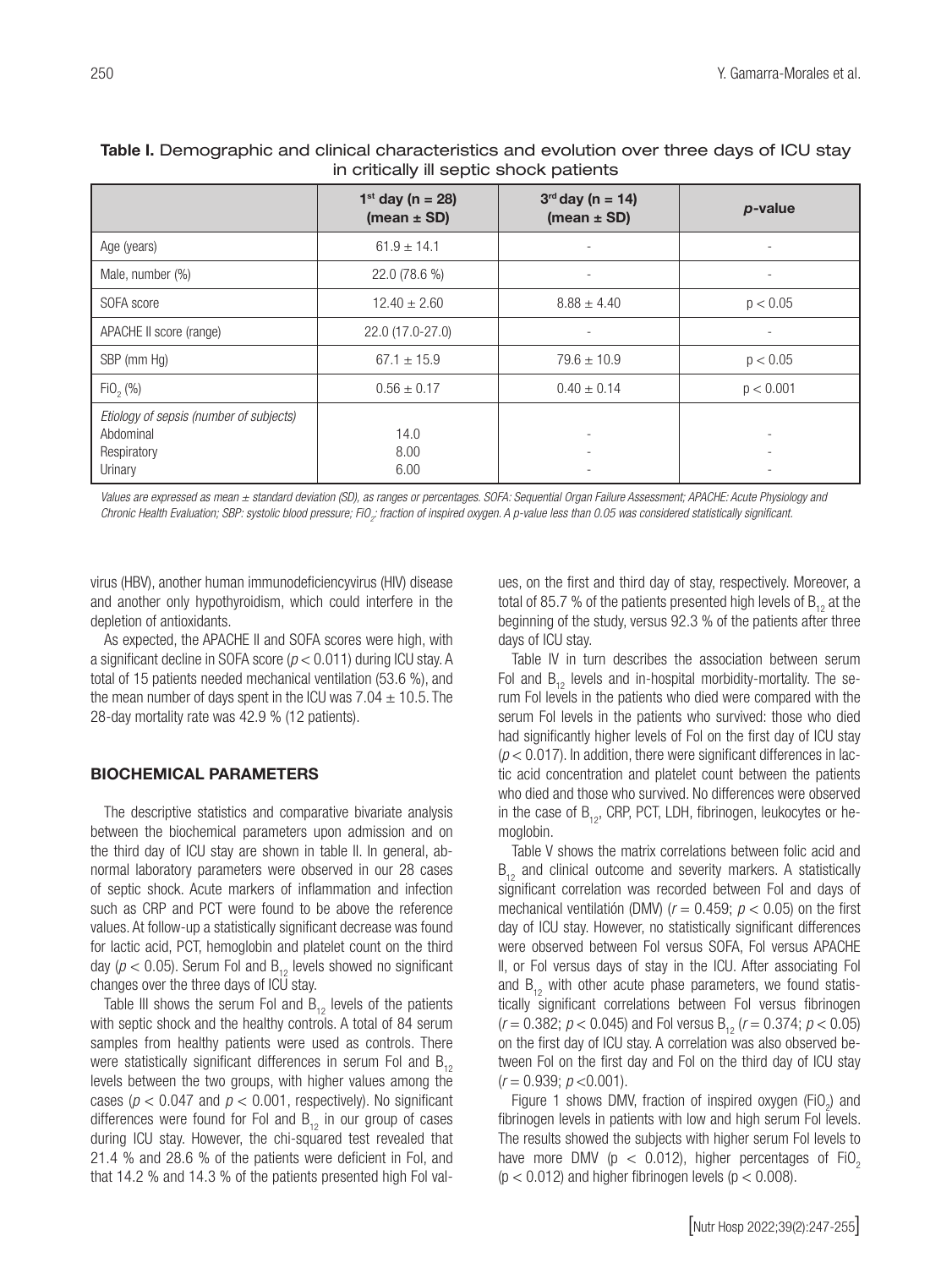| $\cdots$ pation its with soption is noon. |                                          |                                          |                            |                                   |  |  |  |
|-------------------------------------------|------------------------------------------|------------------------------------------|----------------------------|-----------------------------------|--|--|--|
|                                           | $1^{st}$ day (n = 28)<br>(mean $\pm$ SD) | $3^{rd}$ day (n = 14)<br>(mean $\pm$ SD) | <b>Reference</b><br>values | $p$ -value 1st day<br>vs. 3rd day |  |  |  |
| Lactic acid (mmol/L)                      | $4.72 \pm 1.98$                          | $2.39 \pm 2.17$                          | $0.60 - 2.50$              | p < 0.05                          |  |  |  |
| Sodium (mmol/L)                           | $137.0 \pm 7.2$                          | $136.8 \pm 82.0$                         | 136.0-146.0                | ns                                |  |  |  |
| Potassium (mmol/L)                        | $4.26 \pm 0.91$                          | $3.92 \pm 0.71$                          | $3.50 - 5.10$              | ns                                |  |  |  |
| Anion gap (mmol/L)                        | $12.1 \pm 4.3$                           | $7.3 \pm 10.8$                           | 7.00-16.0                  | ns                                |  |  |  |
| Creatinine (mg/dL)                        | $2.99 \pm 1.47$                          | $2.35 \pm 1.64$                          | $0.67 - 1.20$              | ns                                |  |  |  |
| Total bilirubin (mg/dL)                   | $2.37 \pm 3.04$                          | $2.79 \pm 3.07$                          | $0.30 - 1.20$              | ns                                |  |  |  |
| Fibrinogen (mg/dL)                        | $513 \pm 183$                            | $514 \pm 290$                            | 200-350                    | ns                                |  |  |  |
| LDH (U/L)                                 | $620 \pm 473$                            | $1286 \pm 2131$                          | 110-295                    | ns                                |  |  |  |
| CRP (mg/L)                                | $35.1 \pm 28.9$                          | $46.7 \pm 53.5$                          | $0.02 - 5.00$              | ns                                |  |  |  |
| Procalcitonin (ng/mL)                     | $75.5 \pm 59.3$                          | $42.6 \pm 65.9$                          | < 0.50                     | p < 0.05                          |  |  |  |
| Leukocytes (x $10^3/\mu$ L)               | $15.3 \pm 17.9$                          | $13.3 \pm 68.4$                          | $3.5 - 10.5$               | ns                                |  |  |  |
| Hemoglobin (g/dL)                         | $11.2 \pm 2.6$                           | $9.4 \pm 2.1$                            | 11.0-17.0                  | p < 0.001                         |  |  |  |
| Platelets ( $x$ 10 $^3$ / $\mu$ L)        | $122.3 \pm 96.0$                         | $86.8 \pm 59.4$                          | 120.0-450.0                | p < 0.05                          |  |  |  |
| INR (ratio)                               | $2.01 \pm 1.40$                          | $1.90 \pm 2.39$                          | $0.80 - 1.16$              | ns                                |  |  |  |
| aPTT (sec)                                | $49.2 \pm 30.3$                          | $40.8 \pm 12.4$                          | 26.0-37.0                  | ns                                |  |  |  |

| Table II. Biochemical parameters and their evolution over three days of ICU stay |
|----------------------------------------------------------------------------------|
| in patients with septic shock                                                    |

*Values are expressed as mean ± standard deviation (SD). LDH: lactate dehydrogenase; CRP: C-reactive protein; INR: international normalized ratio; aPTT: activated partial thromboplastin time. A p-value less than 0.05 was considered statistically significant. ns: not significant.*

## **Table III.** Serum folic acid and vitamin  $B_{12}$  levels in patients with septic shock and healthy controls

|                          | <b>Controls</b><br>$(n = 84)$<br>(mean $\pm$ SD) | Cases 1 <sup>st</sup> day<br>$(n = 28)$<br>(mean $\pm$ SD) | Cases 3rd day<br>$(n = 14)$<br>(mean $\pm$ SD) | <i>p</i> -value<br>$1st$ dav | $p$ -value $3rd$ day |
|--------------------------|--------------------------------------------------|------------------------------------------------------------|------------------------------------------------|------------------------------|----------------------|
| Folic acid (ng/mL)       | $8.71 \pm 3.16$                                  | $9.61 \pm 7.86$                                            | $7.49 \pm 7.08$                                | p < 0.05                     | p < 0.05             |
| Vitamin $B_{12}$ (pg/mL) | $466 \pm 152$                                    | $976 \pm 511$                                              | $1119 \pm 192$                                 | p < 0.001                    | p < 0.001            |

*A p-value less than 0.05 was considered statistically significant.*

## Table IV. Association between biochemical parameters and 28-day mortality in septic shock patients

|                           | $1^{st}$ day (n = 28)               |                                         |          | $3rd$ day (n = 14)                  |                                         |          |
|---------------------------|-------------------------------------|-----------------------------------------|----------|-------------------------------------|-----------------------------------------|----------|
|                           | <b>Survivors</b><br>(mean $\pm$ SD) | <b>Non-survivors</b><br>(mean $\pm$ SD) | p-value  | <b>Survivors</b><br>(mean $\pm$ SD) | <b>Non-survivors</b><br>(mean $\pm$ SD) | p-value  |
| Folic acid (ng/mL)        | $6.48 \pm 5.33$                     | $13.80 \pm 8.93$                        | p < 0.05 | $7.04 \pm 6.63$                     | $9.10 \pm 10.1$                         | ns       |
| Vitamin $B_{12}$ (pg/mL)  | $1000 \pm 533$                      | $943 \pm 500$                           | ns       | $1141 \pm 421$                      | $1363 + 238$                            | ns       |
| Platelets $(x 103/\mu L)$ | $141 \pm 88$                        | $96 \pm 103$                            | p < 0.05 | $104 + 55$                          | $29 + 26$                               | p < 0.05 |

*(Continues on next page)*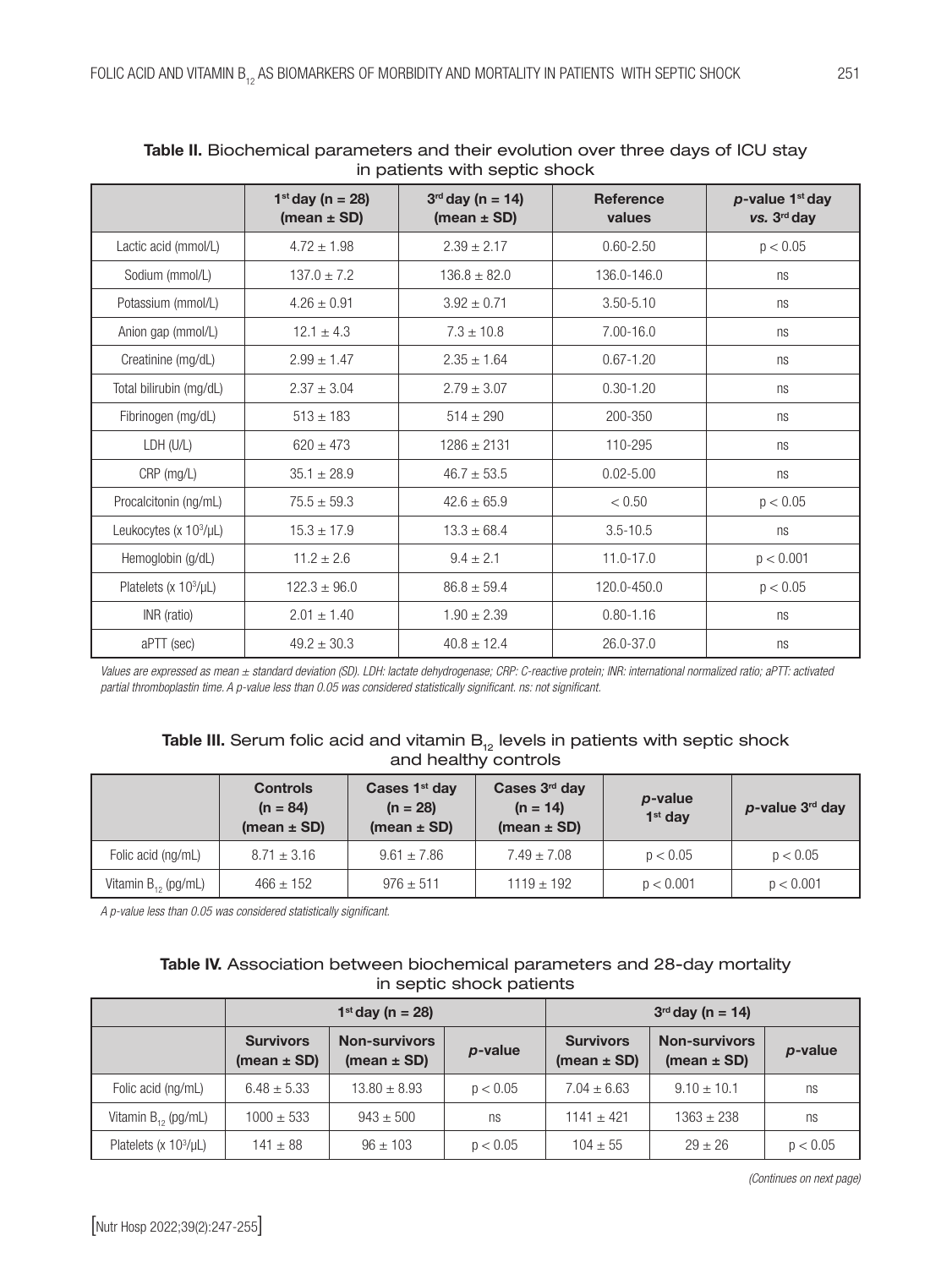|                          | $1^{st}$ day (n = 28)               |                                         |          | $3^{rd}$ day (n = 14)               |                                         |          |
|--------------------------|-------------------------------------|-----------------------------------------|----------|-------------------------------------|-----------------------------------------|----------|
|                          | <b>Survivors</b><br>(mean $\pm$ SD) | <b>Non-survivors</b><br>(mean $\pm$ SD) | p-value  | <b>Survivors</b><br>(mean $\pm$ SD) | <b>Non-survivors</b><br>(mean $\pm$ SD) | p-value  |
| Lactic acid (mmol/L)     | $3.94 \pm 1.77$                     | $5.76 \pm 1.82$                         | p < 0.05 | $1.45 \pm 0.36$                     | $5.23 + 2.98$                           | p < 0.05 |
| CRP (mg/L)               | $40.0 \pm 36.2$                     | $27.9 \pm 10.5$                         | ns       | $35.6 \pm 36.9$                     | $72.6 \pm 85.8$                         | ns       |
| PCT (ng/mL)              | $72.0 \pm 57.8$                     | $80.3 \pm 63.8$                         | ns       | $47.0 \pm 69.3$                     | $4.90 \pm 3.30$                         | ns       |
| LDH (U/L)                | $630 \pm 578$                       | $607 + 323$                             | ns       | $713 \pm 910$                       | $3767 + 4208$                           | ns       |
| Fibrinogen (mg//dL)      | $482 + 146$                         | $557 + 223$                             | ns       | $523 + 322$                         | $489 \pm 203$                           | ns       |
| Leukocytes (x $103/µL$ ) | $15.9 \pm 10.5$                     | $14.2 \pm 25.8$                         | ns       | $13.3 \pm 4.5$                      | $13.2 \pm 12.6$                         | ns       |
| Hemoglobin (g/dL)        | $11.5 \pm 2.3$                      | $11.0 \pm 3.0$                          | ns       | $9.4 \pm 2.1$                       | $9.7 \pm 2.5$                           | ns       |

## Table IV (Cont.). Association between biochemical parameters and 28-day mortality in septic shock patients

*CRP: C-reactive protein; PCT: procalcitonin; LDH: lactate dehydrogenase. A p-value less than 0.05 was considered statistically significant. ns: not significant.*

## Table V. Matrix correlations between folic acid and vitamin  $B_{12}$  and clinical outcome and severity markers

|             | Fol 1st day ( $n = 28$ ) | Fol $3^{rd}$ day (n = 14) | $B_{12}$ , 1 <sup>st</sup> day (n = 28) | $B_{12}$ 3 <sup>rd</sup> day (n = 14) |
|-------------|--------------------------|---------------------------|-----------------------------------------|---------------------------------------|
| <b>SOFA</b> | ns                       | ns                        | ns                                      | ns                                    |
| APACHE      | ns                       | $\sim$                    | ns                                      | ۰                                     |
| DMV (day)   | p < 0.05                 | ns                        | ns                                      | ns                                    |
| Stay (day)  | ns                       | ns                        | ns                                      | ns                                    |
| Fibrinogen  | p < 0.05                 | p < 0.05                  | ns                                      | ns                                    |
| Folic acid  | $\overline{\phantom{a}}$ | p < 0.05                  | p < 0.05                                | ns                                    |

*SOFA: Sequential Organ Failure Assessment; APACHE: Acute Physiology and Chronic Health Evaluation; DMV: days of mechanical ventilation. A p-value less than 0.05 was considered statistically significant. ns: not significant.*



## Figure 1.

Days of mechanical ventilation (DMV), fibrinogenand FiO<sub>2</sub> according to serum folic acid. FiO<sub>2</sub>: fraction of inspired oxygen. A p-value less than 0.05 was considered statistically significant.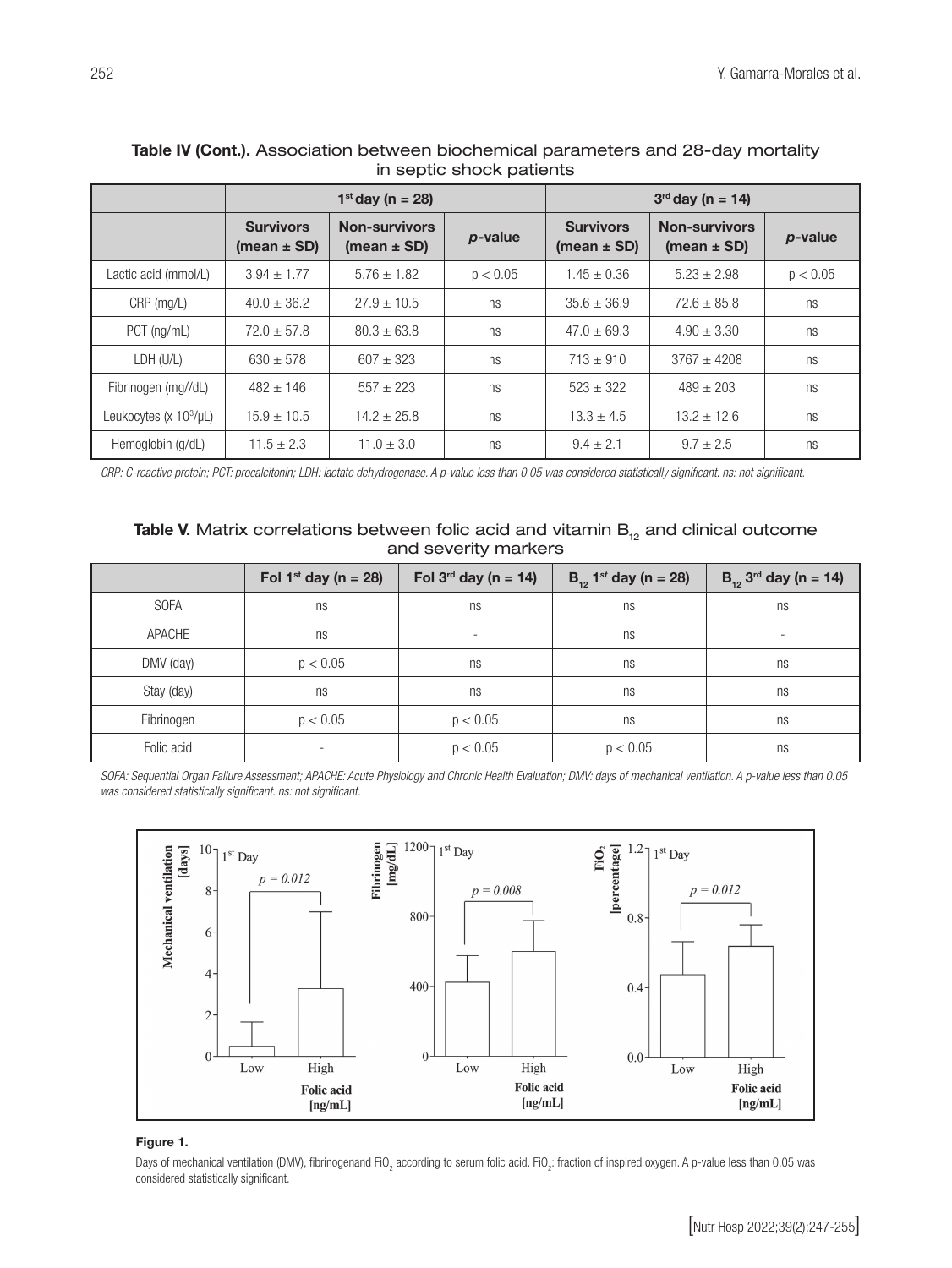#### **DISCUSSION**

The aim of the present study was to investigate Fol and  $B_{12}$  behavior in critical care patients with septic shock upon admission and after three days in the ICU, and to assess their association to inflammatory parameters and patient morbidity-mortality. Our main findings were that the Fol levels were high in nearly onethird of the patients, being positively associated to mortality and to clinical outcomes such as the number of days of mechanical ventilation, FiO<sub>2</sub> and fibrinogen. Moreover, serum  $B_{12}$  levels were seen to be elevated in patients with septic shock.

An association between low Fol levels and mortality has been documented in the literature in patients with cardiovascular diseases and cancer (19). To the best of our knowledge, the present study is the first one to associate Fol levels with morbidity and mortality in patients with septic shock. However, no association between Fol and mortality was observed on the third day, possibly due to hemodynamic stabilization during ICU stay, and also because deceased patients were no longer included in the evaluation on the third day. In a previous study  $(7)$ , Fol and B<sub>12</sub> were measured in patients with severe sepsis, and no significant differences were observed with respect to the healthy control group. Another study (6) found 65 % of the critical patients admitted to the ICU to have decreased Fol levels (< 3.40 ng/mL), with a more pronounced decrease 24 hours after admission. Similarly,  $B_{12}$  and Fol were measured in 102 patients with severe sepsis, with results similar to our own, recording higher levels of  $B_{12}$  and levels of Fol within reference ranges (8). When Fol was analyzed in septic patients and compared with healthy individuals, no significant differences were found between the two groups (7,8), as also occurred in our study. A sample of 105 critical patients was studied, and 19 % were found to have Fol deficiency  $\ll$ 2.70 ng/mL) upon admission to the ICU, with the observation of a negative correlation between Fol levels and the clinical severity of patients, and the identification of lower Fol levels in septic and febrile patients (9). In our study, the average Fol level on the third day was lower than on the first day, but higher in those patients who died during ICU stay. We believe that the Fol levels increased in more severe patients in response to decreased antioxidant status (20), since folic acid has the ability to suppress ROS (21,22). In fact, an *in vivo* study (21) found that supplementation with Fol could prevent apoptosis as induced by oxidative stress, reducing ROS levels, through negative regulation of vascular peroxidase 1 as a consequence of changes in DNA methylation. Also, the *in vitro* administration of Fol has been shown to suppress hypoxia-induced inflammation (22). Moreover, a study found that the administration of Fol, vitamin  $\mathsf{B}_{_{6}}$  and  $\mathsf{B}_{_{12}}$  significantly increased fibrinogen levels in women at increased risk of cardiovascular disease (23). This consequently would confirm our observation of higher fibrinogen levels in patients with high Fol levels ( $p < 0.008$ ).

Some of the cases in this study (12 of them) developed acute kidney injury as shown in the mean creatinine at ICU admission shown in table II. These patients have been on continuous renal replacement therapy. Altered micronutrient status has been found to be common in patients with acute common insufficiency, including Fol (24). Furthermore, it has been described in a recent study that 33 % of the critical ill patients investigated with continuous renal replacement therapy had serum Fol deficiency (25). This could explain the 14 % of Fol deficiencies in our study.

A number of studies have also associated  $B_{12}$  levels with other inflammatory biomarkers and patient morbidity-mortality  $(11, 12, 18, 26, 27)$ . In a study on critically ill patients,  $B_{12}$  levels were seen to be significantly linked to inflammatory markers such as CRP on day one and two of ICU admission, and to severity parameters such as the SOFA score during patient stay in the ICU (18). Another study also confirmed the association between  $B_{12}$  and CRP in critically ill patients (12). Therefore,  $B_{12}$  could be considered a predictor of patient morbidity. Other studies (11,26) have supported the association between high levels of  $B_{12}$  and morbidity and mortality among critically ill patients, with higher  $B_{12}$  concentrations being found in those who died versus the survivors. Recently, elevated plasma  $B_{12}$ levels have been associated with an increased risk of all-cause mortality in the general population of The Netherlands (27). No association between  $B_{12}$  and mortality was observed in our study, however.

High plasma levels of  $B_{12}$  have been linked to functional deficiency of  $B_{12}$  (28). High plasma  $B_{12}$  concentrations may be a consequence of low levels of  $B_{12}$  within the cell, caused by an efflux of  $B_{12}$  from the cell towards the plasma compartment. Vitamin  $B_{12}$ functional status can only be measured by the enzymatic activity of cobalamin-dependent enzymes within the cell (28). In this study,  $B_{12}$  was considered a marker of plasma inflammation regardless of  $B_{12}$  levels within the cell. This explanation could also be applied to Fol. Thus, the fact that Fol was elevated in plasma in some patients does not guarantee folic acid functionality, since cell deficiency of Fol may actually exist.

The SOFA score is the gold standard for assessing severity in patients with sepsis in the ICU. However, groups of potential biomarkers evaluated jointly can increase diagnostic performance as well as morbidity-mortality prognostic yield compared to use of the SOFA score alone. Such biomarkers include PCT (29). Lactic acid is contemplated in the definition of sepsis and septic shock in the 2016 Consensus (1). Similarly to our own study, another paper has suggested lactic acid to be a predictor of mortality in patients with infection in the emergency care setting (30). In short, this biomarker has proven useful in the diagnosis, prognosis and evolution of septic patients (1,30,31).

Since methionine is necessary for the synthesis of DNA, both folic acid and  $B_{12}$  contribute to the production of leukocytes and red blood cells, which are necessary for defense against infection. Figure 2 shows the dependence of Fol and  $B_{12}$  upon the synthesis of methionine, since these vitamins favor the conversion from homocysteine to methionine. Furthermore, a study (32) found metabolites of methionine (S-adenosylmethionine and S-adenosylhomocysteine) to be elevated and related to the sepsis mortality. On the other hand, the administration of group B vitamins (including  $B_{12}$  and Fol) has been shown to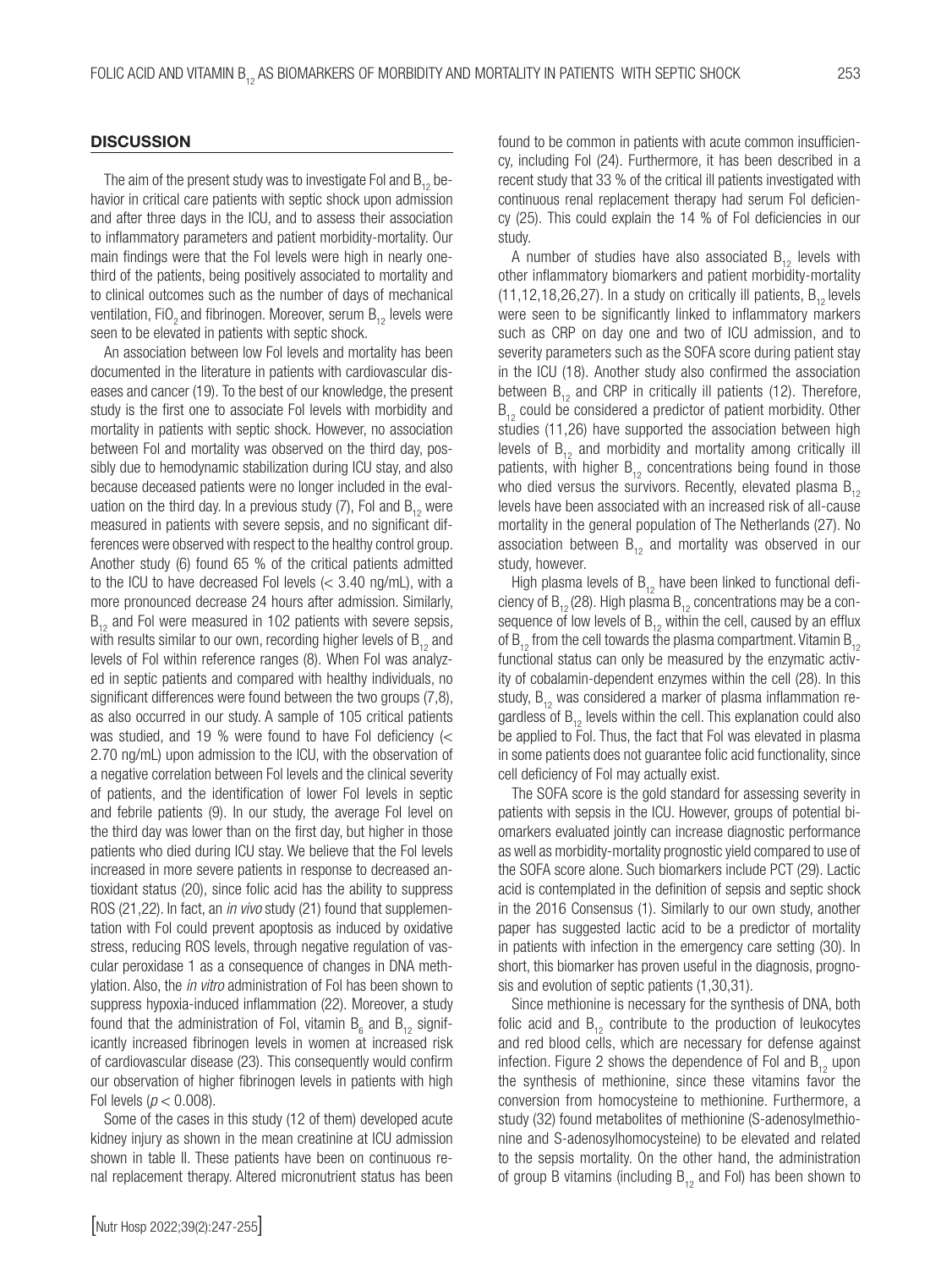

#### Figure 2.

Homocysteine cycle. In the present study, Fol and  $B_{12}$  were seen to be consumed in the synthesis of methionine. On using homocysteine, and when vitamin  $B_0$ is decreased, little cysteine is produced. The latter molecule forms part of the structure of glutathione – a primary molecule for protection against the oxidative stress generated in these patients.

decrease homocysteine levels (33). In another study, the authors believed that dietary differences were unlikely to explain the route of homocysteine, but rather that hyperhomocysteinemia causes a prothrombotic disorder that alters the coagulation-anticoagulation balance, which is related to patient prognosis (7). In our study, we found an association between Fol and fibrinogen, and between thrombocytopenia and mortality. In another study, a relationship was observed between coagulopathy and organic dysfunction, since the authors found a correlation between the SOFA score and thrombocytopenia (34). As seen in figure 2, homocysteine is not available for synthesizing the cysteine necessary for glutathione, since through  $B_{12}$ and Fol it goes on to synthesize the methionine needed for cell development. It has also been observed that vitamin  $\mathsf{B}_{_{6}}$  is decreased in patients with inflammation (35-37). In fact, another study (20) documented a positive correlation between  $B_{12}$  and glutamic acid in patients with septic shock. Accordingly, we attempted to explain the importance of the alteration of these two vitamins – Fol and  $B_{12}$  – since many pathways on which they depend are altered, and this may cause patient clinical status to worsen.

The present study has several strengths and limitations. As strengths, to our knowledge, it is the first to report on the association between Fol levels and morbidity-mortality in patients with septic shock. With regard to the limitations, the measurement of biomarkers in serum might not reflect their status within the cell. On the other hand, although we would have obtained greater statistical power with a larger sample size, it should be taken into account that the study group was limited to patients with septic shock in a very serious and labile state – a fact that made it difficult to recruit a greater number of patients.

#### **CONCLUSIONS**

In sum, this study contributes a possible novel biomarker – folic acid – which could be useful for the prognosis of morbidity-mortality during ICU stay in critical patients, with  $B_{12}$  levels acting as a biomarker of morbidity. Further studies are needed to elucidate the behavior and response of Fol in critically ill patients with septic shock during ICU stay.

### REFERENCES

- 1. Singer M, Deutschman CS, Seymour CW, Shankar-Hari M, Annane D, Bauer M, et al. The Third International Consensus Definitions for Sepsis and Septic Shock (Sepsis-3). JAMA 2016;315(8):80110. DOI: 10.1001/jama.2016.0287
- 2. Angus DC, van der Poll T. Severe sepsis and septic shock. N Engl J Med 2013;369(9):84051. DOI: 10.1056/NEJMra1208623
- 3. Cepinskas G, Wilson JX. Inflammatory response in microvascular endothelium in sepsis: role of oxidants. J Clin Biochem Nutr 2008;42(3):17584. DOI: 10.3164/jcbn.2008026
- 4. Macdonald J, Galley HF, Webster NR. Oxidative stress and gene expression in sepsis. Br J Anaesth 2003;90(2):22132. DOI: 10.1093/bja/aeg034
- 5. Rawat R, Humphrey JH, Mutasa K, Ntozini R, Stoltzfus RJ. Short communication: predicting adverse HIV-related outcomes in a resource-limited setting: use of the inflammation marker  $\alpha$ (1)-acid glycoprotein. AIDS Res Hum Retroviruses 2010;26(11):11714. DOI: 10.1089/aid.2010.0053
- 6. Boles JM, Garo BJ, Morin JF, Garre MA. Folic acid deficiency in intensive care patients: comparison between two regimens of supplementation. Clin Nutr 1989;8(2):6973. DOI: 10.1016/0261-5614(89)90048-4
- 7. Erdem SS, Yerlikaya FH, Çiçekler H, Gül M. Association between ischemia-modified albumin, homocysteine, vitamin B(12) and folic acid in patients with severe sepsis. Clin Chem Lab Med 2012;50(8):141721. DOI: 10.1515/cclm-2011-0794
- 8. Tsantes A, Tsangaris I, Nikolopoulos G, Bagos P, Kopterides P, Antonakos G, et al. The effect of homocysteine on the clinical outcomes of ventilated patients with severe sepsis. Minerva Anestesiol 2010;76(10):78794.
- 9. Campillo B, Zittoun J, de Gialluly E. Prophylaxis of folate deficiency in acutely ill patients: results of a randomized clinical trial. Intensive Care Med 1988;14(6):6405. DOI: 10.1007/BF00256769
- 10. Samblas M, Martínez JA, Milagro F. Folic Acid Improves the Inflammatory Response in LPS-Activated THP-1 Macrophages. Mediators Inflamm 2018;2018. DOI: 10.1155/2018/1312626
- 11. Sviri S, Khalaila R, Daher S, Bayya A, Linton DM, Stav I, et al. Increased Vitamin B12 levels are associated with mortality in critically ill medical patients. Clin Nutr 2012;31(1):539. DOI: 10.1016/j.clnu.2011.08.010
- 12. Corcoran TB, O'Neill MA, Webb SA, Ho KM. Prevalence of vitamin deficiencies on admission: relationship to hospital mortality in critically ill patients. Anaesth Intensive Care 2009;37(2):25460. DOI: 10.1177/0310057X0903700215
- 13. Manzanares W, Hardy G. Vitamin B12: the forgotten micronutrient for critical care. Curr Opin Clin Nutr Metab Care 2010;13(6):6628. DOI: 10.1097/ MCO.0b013e32833dfaec
- 14. Lin Y, Vu TQ. Use of High-Dose Hydroxocobalamin for Septic Shock: A Case Report. A A Pract 2019;12(9):3325. DOI: 10.1213/XAA.0000000000000928
- 15. Mohammadi M, Sadri E, Heydari B, Khalili H. Is a high serum vitamin B12 level associated with an increased mortality in critically ill surgical patients? Anaesth Intensive Care 2015;43(1):12930.
- 16. Romain M, Sviri S, Linton DM, Stav I, van Heerden PV. The role of Vitamin B12 in the critically ill--a review. Anaesth Intensive Care 2016;44(4):44752. DOI: 10.1177/0310057X1604400410
- 17. Salles N, Herrmann F, Sakbani K, Rapin C-H, Sieber C. High vitamin B12 level: a strong predictor of mortality in elderly inpatients. J Am Geriatr Soc 2005;53(5):9178. DOI: 10.1111/j.1532-5415.2005.53278\_7.x
- 18. Corcoran TB, O'Neill MP, Webb SA, Ho KM. Inflammation, vitamin deficiencies and organ failure in critically ill patients. Anaesth Intensive Care 2009;37(5):7407. doi: 10.1177/0310057X0903700510
- 19. Peng Y, Dong B, Wang Z. Serum folate concentrations and all-cause, cardiovascular disease and cancer mortality: A cohort study based on 1999-2010 National Health and Nutrition Examination Survey (NHANES). Int J Cardiol 2016;219:13642. DOI: 10.1016/j.ijcard.2016.06.024